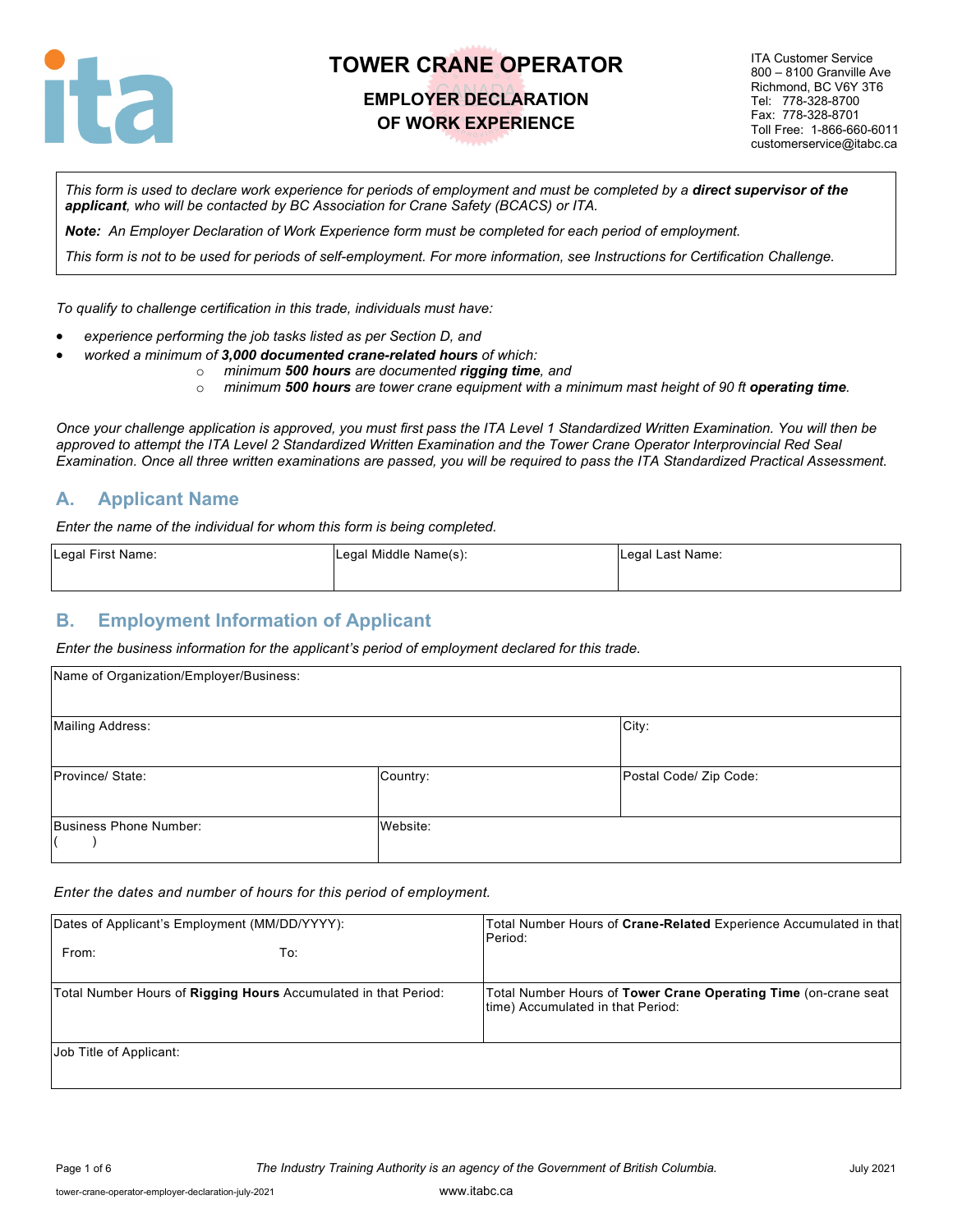

#### **EMPLOYER DECLARATION OF WORK EXPERIENCE**

ITA Customer Service 800 – 8100 Granville Ave Richmond, BC V6Y 3T6 Tel: 778-328-8700 Fax: 778-328-8701 Toll Free: 1-866-660-6011 customerservice@itabc.ca

#### **C. Supervisor Contact Information**

*Enter the name and contact information for the person who directly supervised the applicant during this employment period. Ensure the information given is current as the application will be denied if this person cannot be contacted by ITA.*

| First and Last Name of Applicant's Direct Supervisor:                                      | Supervisor Position or Title: |
|--------------------------------------------------------------------------------------------|-------------------------------|
| Supervisor's Phone Number:                                                                 | Supervisor E-Mail Address:    |
| $\lfloor$ Language(s) that the employer/supervisor can communicate: (check all that apply) |                               |
| English                                                                                    | Other (please specify):       |

#### **D. Supervisor Declaration of Job Task Performance of Applicant**

*By checking "Yes" or "No" in the Declaration Response column, indicate whether you, as the direct supervisor of the applicant, have personally witnessed the applicant performing the job tasks listed.* 

| Job Tasks D1 - must check "Yes" to a minimum 19 of 26 job tasks in this section                             | <b>Declaration</b><br><b>Response</b> |                  |
|-------------------------------------------------------------------------------------------------------------|---------------------------------------|------------------|
| <b>SAFETY</b><br>Comply with regulations, policies, and manufacturers' manuals                              | Yes:<br>No:                           | $\Box$<br>□      |
| Maintain a safe working environment                                                                         | Yes:<br>No:                           | $\Box$<br>$\Box$ |
| Follow emergency procedures                                                                                 | Yes:<br>No:                           | П<br>□           |
| Be aware of power line hazards                                                                              | Yes:<br>No:                           | $\Box$<br>□      |
| Practice effective worksite communications                                                                  | Yes:<br>No:                           | $\Box$<br>□      |
| <b>CRANE SYSTEMS AND COMPONENTS</b><br>Inspect carrier systems, outrigger systems, and turntable assemblies | Yes:<br>No:                           | $\Box$<br>□      |
| Inspect power plants and drive systems                                                                      | Yes:<br>No:                           | $\Box$<br>□      |
| Inspect pneumatic systems, hydraulic systems, and electrical systems                                        | Yes:<br>No:                           | □<br>□           |
| Inspect steering systems and braking systems                                                                | Yes:<br>No:                           | $\Box$<br>□      |

*Enter the supervisor and applicant names (repeat on every page of this form)*

| Supervisor First and Last Name: | Applicant First and Last Name: |
|---------------------------------|--------------------------------|
|                                 |                                |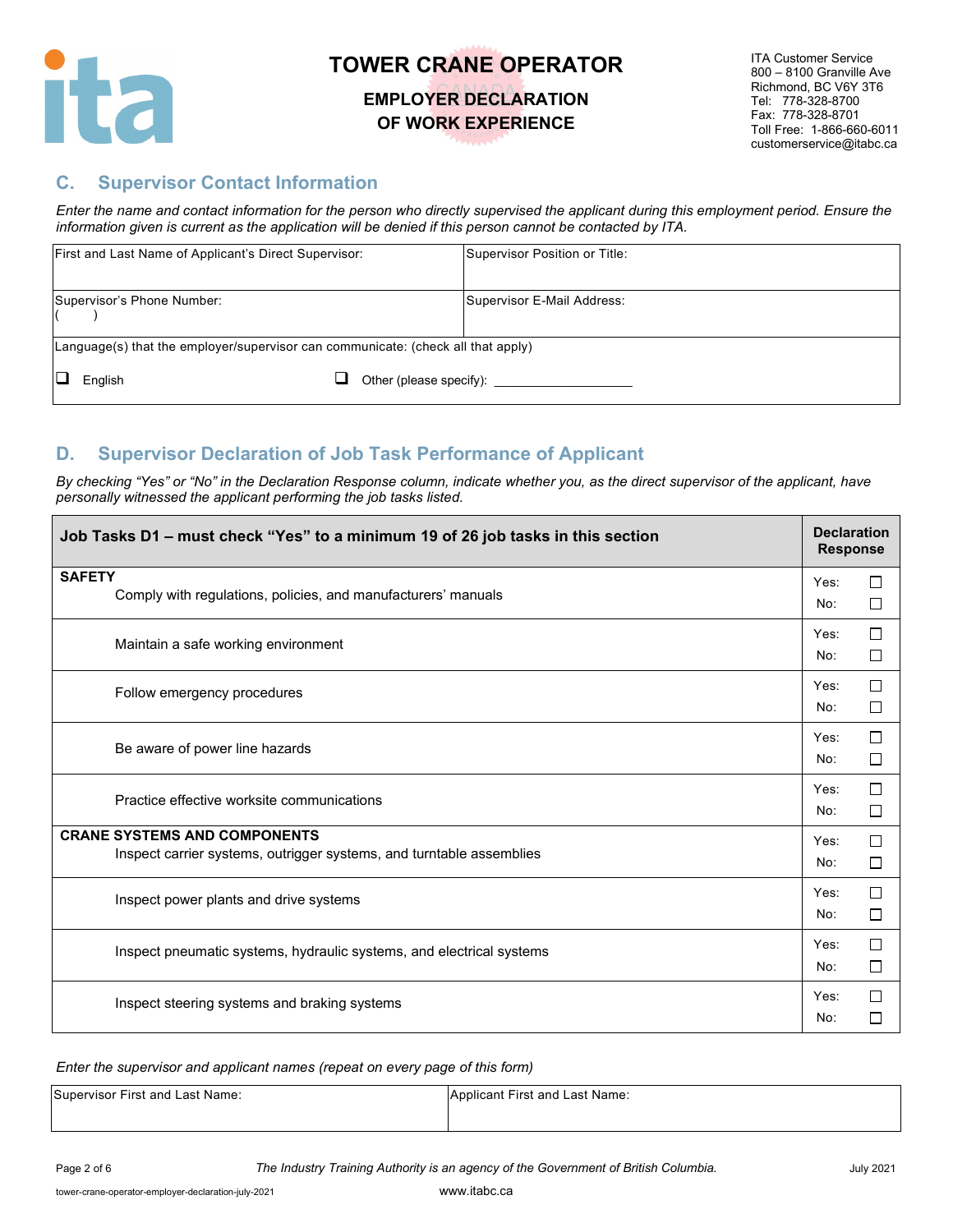

## **EMPLOYER DECLARATION OF WORK EXPERIENCE**

ITA Customer Service 800 – 8100 Granville Ave Richmond, BC V6Y 3T6 Tel: 778-328-8700 Fax: 778-328-8701 Toll Free: 1-866-660-6011 customerservice@itabc.ca

| Job Tasks D1 - must check "Yes" to a minimum 19 of 26 job tasks in this section | <b>Declaration</b><br><b>Response</b> |                  |
|---------------------------------------------------------------------------------|---------------------------------------|------------------|
| Inspect hoisting systems and attachments                                        | Yes:<br>No:                           | $\Box$<br>□      |
| Inspect safety components, devices, and aids                                    | Yes:<br>No:                           | □<br>□           |
| <b>WIRE ROPE AND RIGGING</b><br>Use wire rope                                   | Yes:<br>No:                           | $\Box$<br>$\Box$ |
| Follow wire rope installation procedures                                        | Yes:<br>No:                           | $\Box$<br>$\Box$ |
| Inspect wire rope, slings, and rigging hardware                                 | Yes:<br>No:                           | $\Box$<br>$\Box$ |
| Use slings and rigging hardware                                                 | Yes:<br>No:                           | $\Box$<br>$\Box$ |
| Use rigging techniques                                                          | Yes:<br>No:                           | $\Box$<br>$\Box$ |
| Maintain and store wire rope, slings, and rigging hardware                      | Yes:<br>No:                           | $\Box$<br>□      |
| <b>CRANE OPERATIONS</b><br>Interpret operating manuals                          | Yes:<br>No:                           | $\Box$<br>□      |
| Perform a pre-operational inspection                                            | Yes:<br>No:                           | $\Box$<br>□      |
| Perform a pre-operational setup                                                 | Yes:<br>No:                           | $\Box$<br>$\Box$ |
| Demonstrate hoisting techniques                                                 | Yes:<br>No:                           | $\Box$<br>$\Box$ |
| <b>TRANSPORTING A CRANE</b><br>Follow commercial transport regulations          | Yes:<br>No:                           | $\Box$<br>$\Box$ |
| Prepare a crane for travel                                                      | Yes:<br>No:                           | $\Box$<br>$\Box$ |
| Prepare a crane for transport                                                   | Yes:<br>No:                           | □<br>$\Box$      |
| <b>CRANE MAINTENANCE</b><br>Use tools for basic crane maintenance               | Yes:<br>No:                           | $\Box$<br>$\Box$ |

*Enter the supervisor and applicant names (repeat on every page of this form)*

| Supervisor First and Last Name: | Applicant First and Last Name: |
|---------------------------------|--------------------------------|
|                                 |                                |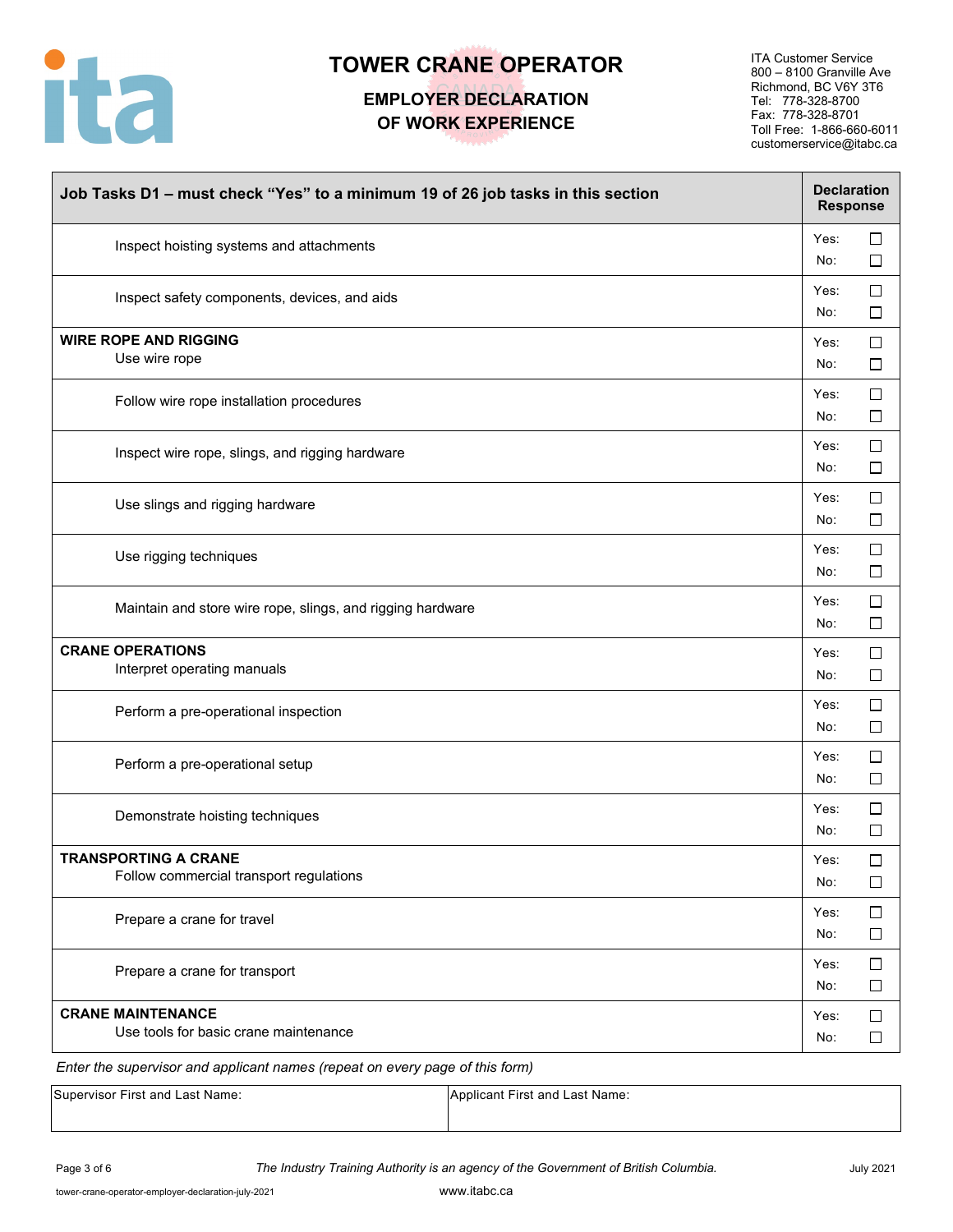

## **EMPLOYER DECLARATION OF WORK EXPERIENCE**

ITA Customer Service 800 – 8100 Granville Ave Richmond, BC V6Y 3T6 Tel: 778-328-8700 Fax: 778-328-8701 Toll Free: 1-866-660-6011 customerservice@itabc.ca

| Job Tasks D1 – must check "Yes" to a minimum 19 of 26 job tasks in this section |             | <b>Declaration</b><br><b>Response</b> |  |
|---------------------------------------------------------------------------------|-------------|---------------------------------------|--|
| Perform basic crane maintenance                                                 | Yes:<br>No: |                                       |  |

| Job Tasks D2 – must check "Yes" to a minimum 3 of 5 job tasks in this section                    |             | <b>Declaration</b><br><b>Response</b> |  |
|--------------------------------------------------------------------------------------------------|-------------|---------------------------------------|--|
| <b>LIFT PLANNING - GENERAL</b><br>Determine load weights                                         | Yes:<br>No: | П<br>┍                                |  |
| LIFT PLANNING – HAMMERHEAD TOWER CRANE<br>Conduct a site assessment for a hammerhead tower crane | Yes:<br>No: | П                                     |  |
| Use a crane capacity chart for a hammerhead tower crane                                          | Yes:<br>No: |                                       |  |
| LIFT PLANNING - LUFFING TOWER CRANE<br>Conduct a site assessment for a luffing tower crane       | Yes:<br>No: |                                       |  |
| Use a crane capacity chart for a luffing tower crane                                             | Yes:<br>No: |                                       |  |

| Job Tasks E3 - must check "Yes" to a minimum 6 of 12 job tasks in this section                       |             | <b>Declaration</b><br><b>Response</b> |  |
|------------------------------------------------------------------------------------------------------|-------------|---------------------------------------|--|
| <b>HAMMERHEAD TOWER CRANE OPERATIONS</b><br>Interpret operating manuals for a hammerhead tower crane | Yes:<br>No: | $\Box$<br>П                           |  |
| Perform a pre-operational inspection for a hammerhead tower crane                                    | Yes:<br>No: |                                       |  |
| Perform a pre-operational setup for a hammerhead tower crane                                         | Yes:<br>No: |                                       |  |
| Perform hoisting techniques for a hammerhead tower crane                                             | Yes:<br>No: |                                       |  |
| Operate a hammerhead tower crane                                                                     | Yes:<br>No: |                                       |  |
| Leave a hammerhead tower crane unattended                                                            | Yes:<br>No: |                                       |  |

#### *Enter the supervisor and applicant names (repeat on every page of this form)*

| Supervisor First and Last Name: | Applicant First and Last Name: |
|---------------------------------|--------------------------------|
|                                 |                                |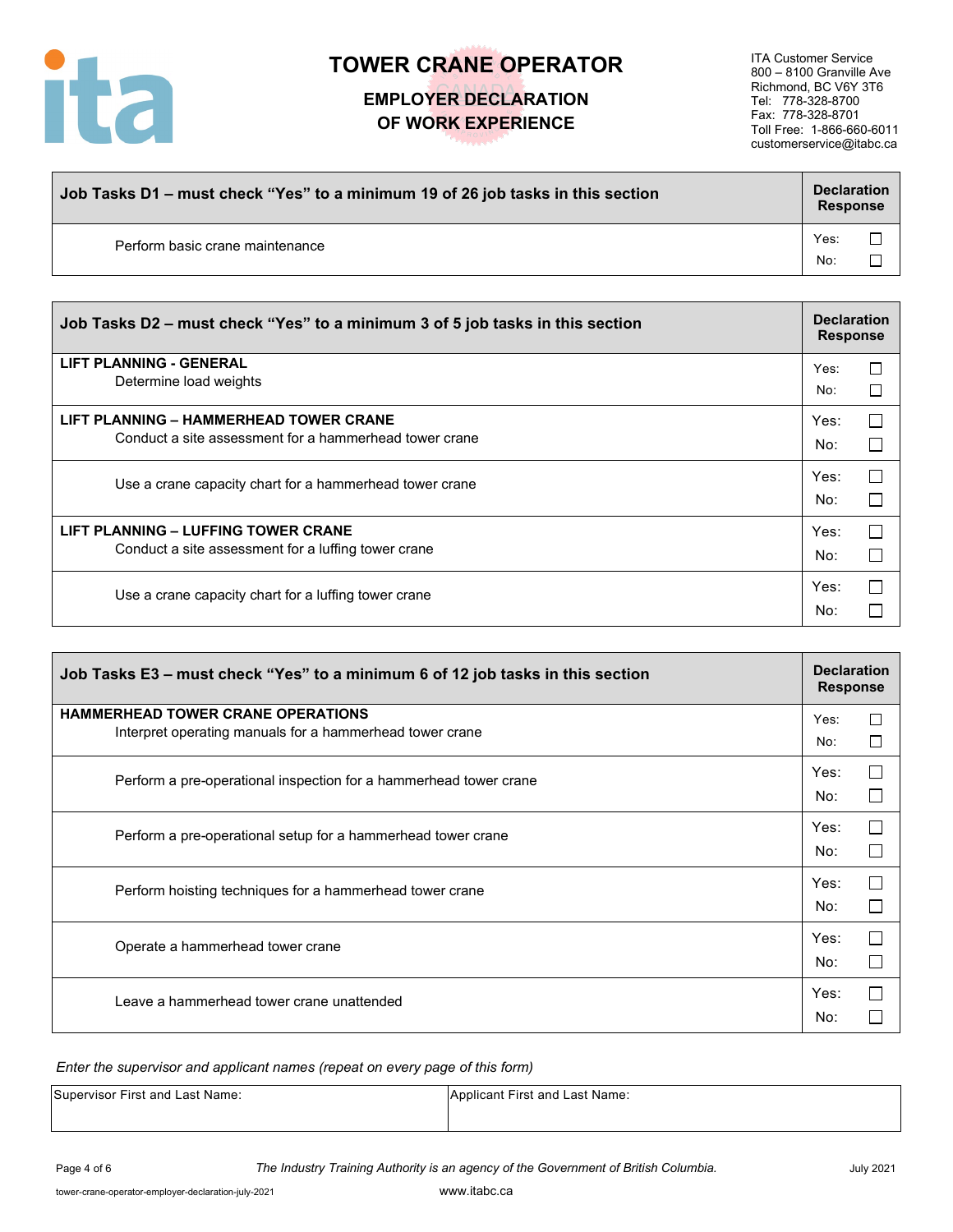

### **EMPLOYER DECLARATION OF WORK EXPERIENCE**

ITA Customer Service 800 – 8100 Granville Ave Richmond, BC V6Y 3T6 Tel: 778-328-8700 Fax: 778-328-8701 Toll Free: 1-866-660-6011 customerservice@itabc.ca

| Job Tasks E3 – must check "Yes" to a minimum 6 of 12 job tasks in this section                 | <b>Declaration</b><br><b>Response</b> |
|------------------------------------------------------------------------------------------------|---------------------------------------|
| <b>LUFFING TOWER CRANE OPERATIONS</b><br>Interpret operating manuals for a luffing tower crane | Yes:<br>No:                           |
| Perform a pre-operational inspection for a luffing tower crane                                 | Yes:<br>No:                           |
| Perform a pre-operational setup for a luffing tower crane                                      | $\Box$<br>Yes:<br>No:                 |
| Perform hoisting techniques for a luffing tower crane                                          | П<br>Yes:<br>No:                      |
| Operate a luffing tower crane                                                                  | Yes:<br>No:                           |
| Leave a luffing tower crane unattended                                                         | Yes:<br>No:                           |

| Job Tasks E4 – must check "Yes" to a minimum 1 of 5 job tasks in this section                      | <b>Declaration</b><br><b>Response</b> |        |
|----------------------------------------------------------------------------------------------------|---------------------------------------|--------|
| <b>SPECIALIZED OPERATIONS</b><br>Operate a crane with a suspended work platform                    | Yes:                                  | □      |
|                                                                                                    | No:<br>Yes:                           | □<br>П |
| Perform engineered lifts                                                                           | No:                                   |        |
| Perform multiple crane lifts                                                                       | Yes:<br>No:                           | П      |
| <b>CLIMBING CRANES</b><br>Follow assembly and raising procedures for a bottom climbing tower crane | Yes:<br>No:                           |        |
| Follow assembly and raising procedures for a top climbing tower crane                              | Yes:<br>No:                           | $\Box$ |

*Enter the supervisor and applicant names (repeat on every page of this form)*

| Supervisor First and Last Name: | Applicant First and Last Name: |
|---------------------------------|--------------------------------|
|                                 |                                |

Page 5 of 6 *The Industry Training Authority is an agency of the Government of British Columbia.* July 2021